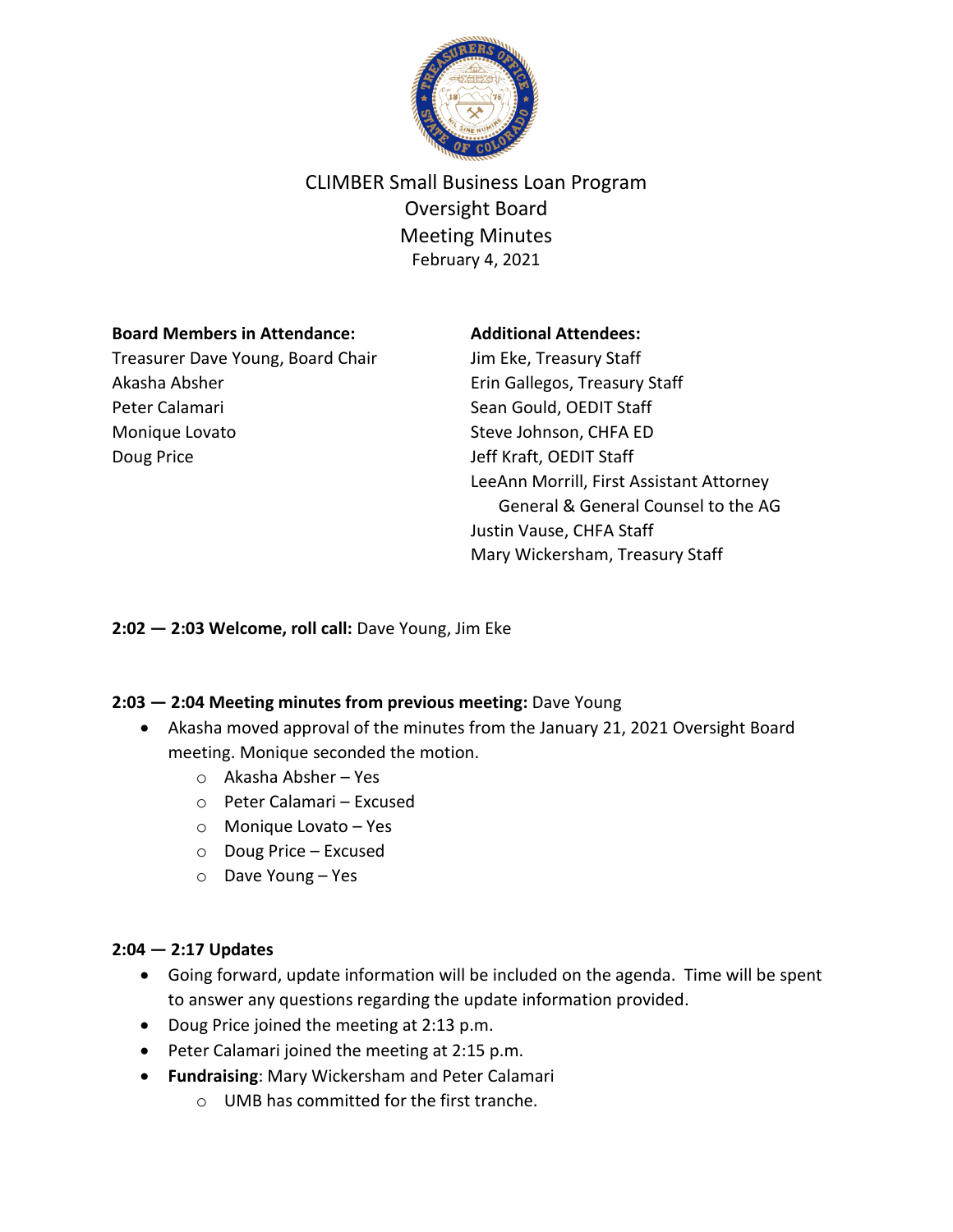CLIMBER Small Business Loan Program Oversight Board Meeting Minutes February 4, 2021 Page 2

- **Technical assistance**: Jeff Kraft
	- o CLIMBER staff continues to have regular discussions with staff and volunteers from Energize Colorado, CHFA and SBDC for website buildout, including program highlights, support features, FAQ's, tiers of service, intake services and mapping workflows.
- **Marketing**: Jim Eke, Jeff Kraft, Dave Young
	- o Logo design has been selected and team will continue weekly meetings working on messaging. The website [www.climber-colorado.com](http://www.climber-colorado.com/) is under construction. Outreach to other minority- and women-focused groups will occur to enlist help with promotion. Jeff and Dave emphasized that many of these organizations need some financial resources to help with community outreach.
- **CHFA Contract Status**: Mary Wickersham
	- o The Intergovernmental Agreement (IGA) with CHFA and Treasury was signed on 1/30/2021.
- **Timeline**: Jim Eke, Mary Wickersham, Jeff Kraft
	- $\circ$  Launch of credit enhancement will be at the end of next week; there are a handful of items that will require board action before the launch.
- **2:17 — 2:42 CLIMBER Public Service Announcements:** Dave Young, Jim Eke, Jeff Kraft
	- Jim and Jeff met with Donald Zuckerman, Colorado Film Commissioner, to discuss the production of video public service announcements (PSAs) for CLIMBER. The announcements would be similar to the video PPP PSAs that were produced by Donald and his crew for OEDIT. The pricing would be \$10,000 for up to six videos. The cost does not include video placement. The Board discussed who should be targeted with the announcements and where they should be placed. CHFA staff indicated they are onboard with the announcements, but would like to make sure the videos have the messaging and branding consistent with what CHFA is developing for CLIMBER.
	- Akasha moved to spend up to \$10,000 for the production of up to six public service announcements by the Colorado Office of Film, Television, and Media. Peter seconded the motion.
		- o Akasha Absher Yes
		- o Peter Calamari Yes
		- o Monique Lovato Yes
		- o Doug Price Yes
		- o Dave Young Yes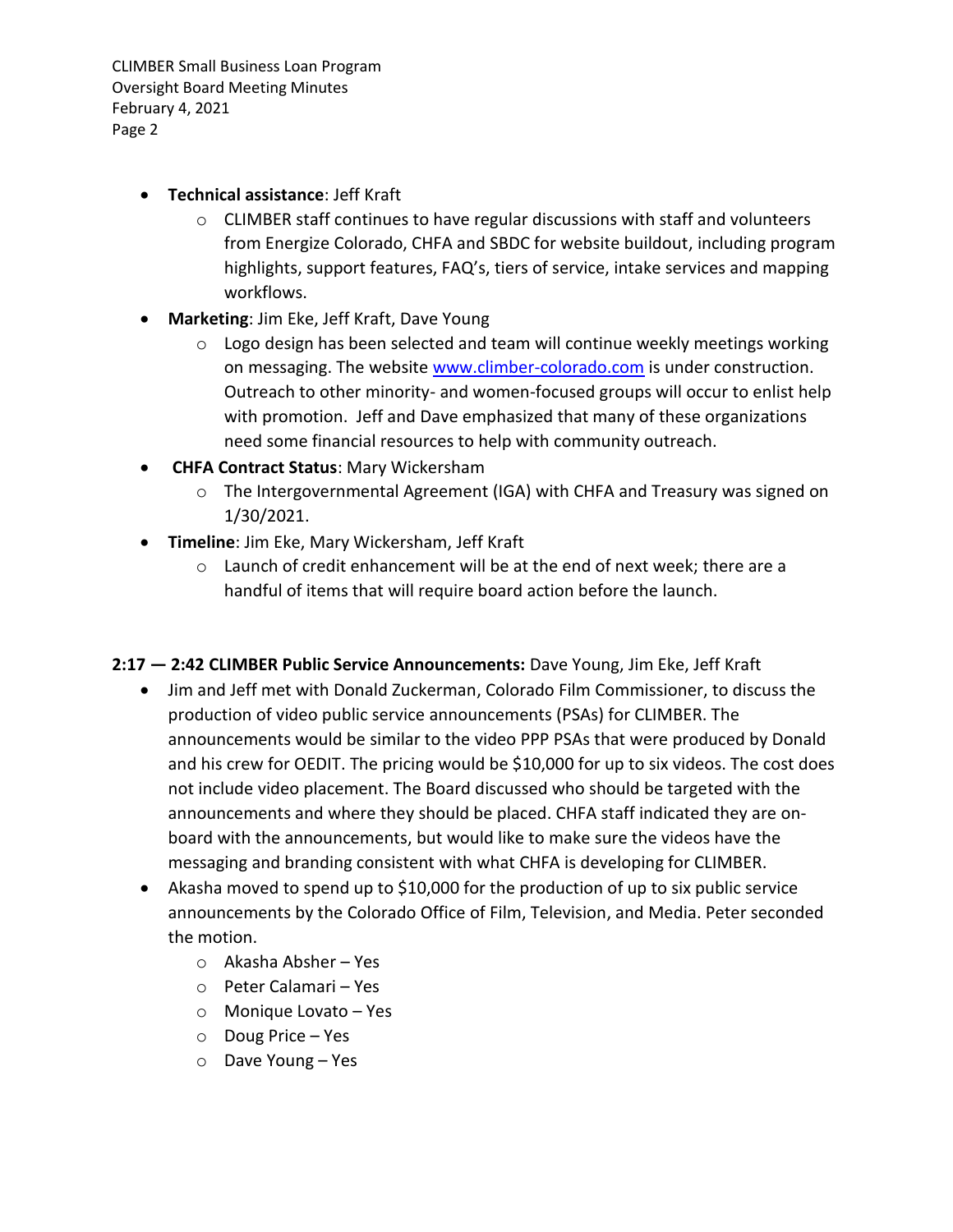CLIMBER Small Business Loan Program Oversight Board Meeting Minutes February 4, 2021 Page 3

**2:42 — 3:01 CLIMBER Memo to Board Regarding Implementation of Credit Enhancement:** Jim Eke, Justin Vause, Jeff Kraft, Mary Wickersham

- As the program nears the launch phase, more definition is needed on how credit enhancement will work, including the specific roles for the Treasury, CHFA and the lending partners. The memo sent to the members of the Board was designed to clarify these aspects of credit enhancement. The Board discussed the guidelines and policies for business eligibility for the CLIMBER program. The discussion centered on how many years the look-back period should be. Staff and CHFA recommended a look-back period no longer than five years. Steve Johnson emphasized that the Board will provide a framework, but the lender will make the final decision as the underwriter. The lender may decide to have a shorter look-back period than what the Board policy provides.
- Peter moved to cap the profitability look-back period at five years. Akasha seconded the motion.
	- o Akasha Absher Yes
	- o Peter Calamari Yes
	- o Monique Lovato Yes
	- o Doug Price Yes
	- o Dave Young Yes
- Justin discussed how the two credit enhancement programs will be working with the Treasurer's office, CHFA and the lending partners. CHFA has gathered statutory references and other lists so they can capture all of the information needed by lenders. Steve and Justin explained that the CLIMBER program will be able to interact with some existing programs. This will help incentivize the program.

**3:01 — 3:20 Geographic Distribution Methodology for Tranche One:** Sean Gould, Jeff Kraft, Mary Wickersham, Jim Eke

- Sean indicated the Board may want to revisit the methodology for geographic distribution. Jeff shared a spreadsheet with options that would change the geographic distribution. Jeff and Sean discussed the methodologies and how it would change the allocation of the counties depending on their minority population. There was a brief discussion by the Board members about the scenarios that were presented.
- Dave indicated he would move for an executive session on this topic. Before recessing for an executive session, time was provided public comments and the Board's next meeting date and time.